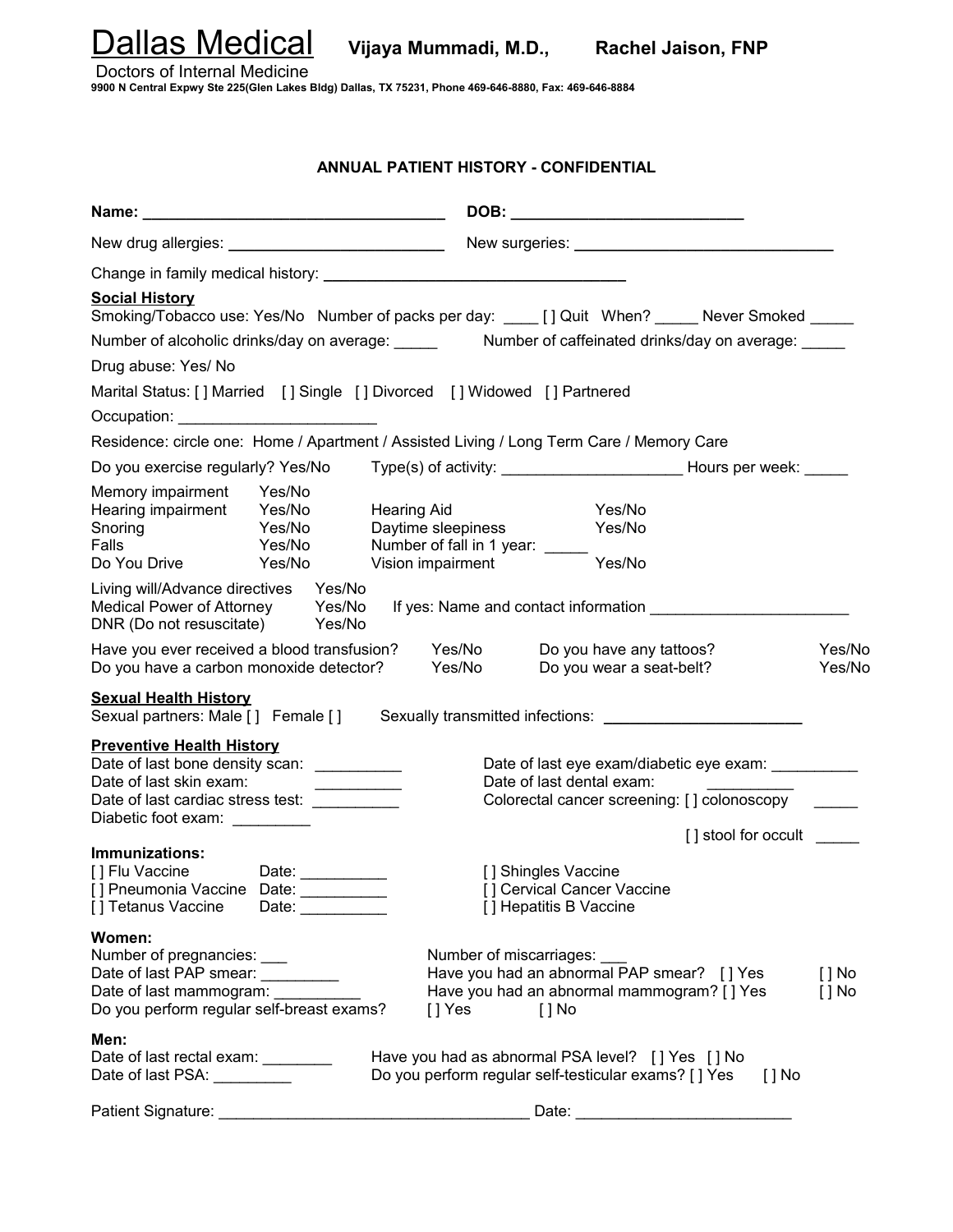Dallas Medical **Vijaya Mummadi, M.D., Rachel Jaison, FNP**

 Doctors of Internal Medicine **9900 N Central Expwy Ste 225(Glen Lakes Bldg) Dallas, TX 75231, Phone 469-646-8880, Fax: 469-646-8884**

## **ANNUAL WELLNESS VISIT**

Annual Well Visits are considered preventive. Therefore, if there is a need to evaluate and manage a problem outside the scope of normal Annual Well Visit, an additional charge/office visit may be incurred. In case your concern needs to be addressed first and in order to avoid additional charges, we recommend that you change your visit to an acute or follow-up visit. Please inform the front desk about your visit change.

Signature of Patient

Print name

Date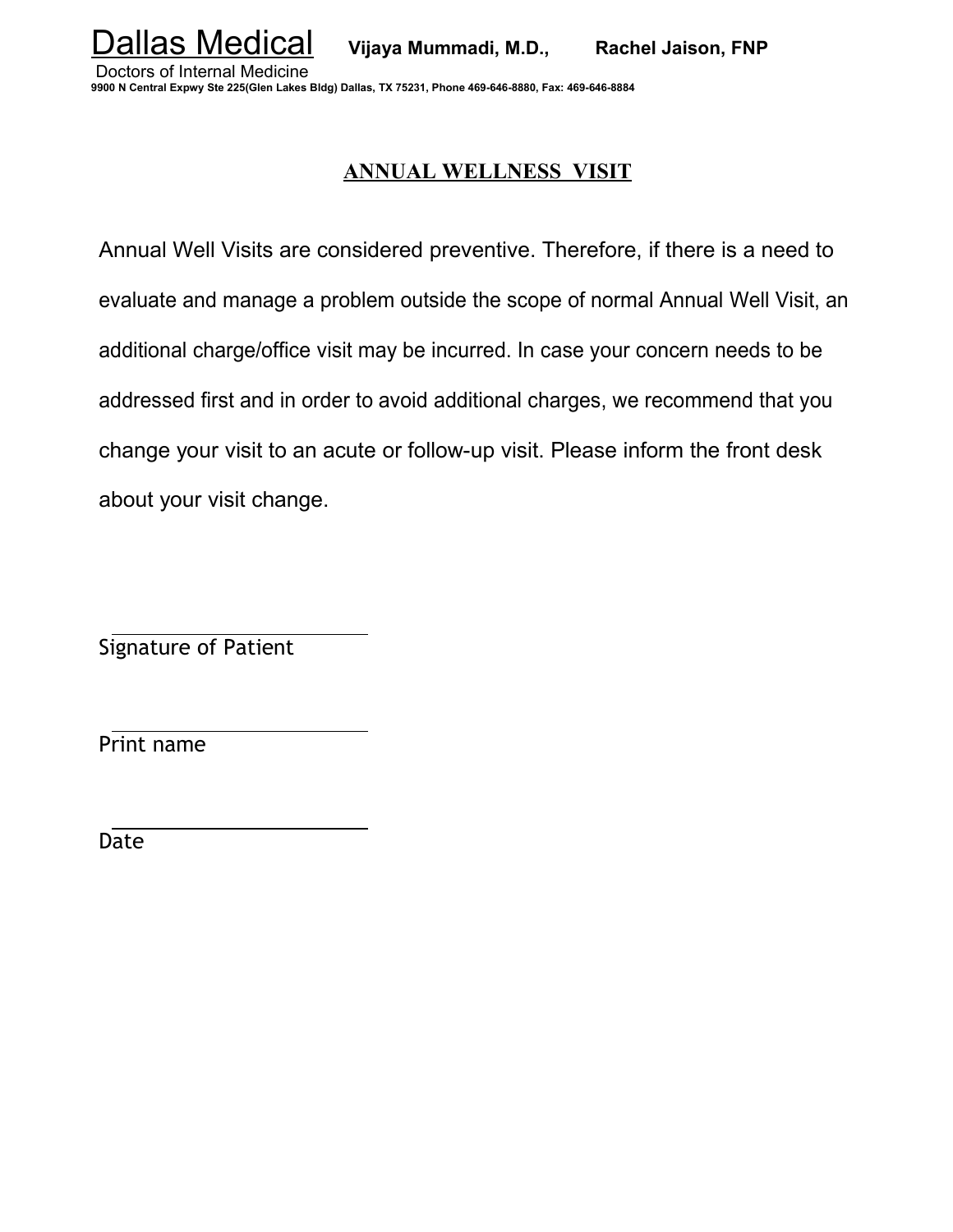| llas Medical | Vijaya Mummadi, M.D., | <b>Rachel Jaison, FNP</b> |
|--------------|-----------------------|---------------------------|
|              |                       |                           |

 Doctors of Internal Medicine **9900 N Central Expwy Ste 225(Glen Lakes Bldg) Dallas, TX 75231, Phone 469-646-8880, Fax: 469-646-8884**

| Patient Name: 2008 and 2012 and 2013 and 2014 and 2016 and 2017 and 2018 and 2018 and 2018 and 2018 and 2018 and 2018 and 2018 and 2018 and 2018 and 2018 and 2018 and 2018 and 2018 and 2018 and 2018 and 2018 and 2018 and 2 | Date: the contract of the contract of the contract of the contract of the contract of the contract of the contract of the contract of the contract of the contract of the contract of the contract of the contract of the cont |
|--------------------------------------------------------------------------------------------------------------------------------------------------------------------------------------------------------------------------------|--------------------------------------------------------------------------------------------------------------------------------------------------------------------------------------------------------------------------------|
|                                                                                                                                                                                                                                |                                                                                                                                                                                                                                |
| Phone number: _________________                                                                                                                                                                                                |                                                                                                                                                                                                                                |
| Email ID:                                                                                                                                                                                                                      |                                                                                                                                                                                                                                |

Please take a moment to answer these questions to better help us help you today.

- **1. Have you seen any other doctor(s) since you were here last? If yes, what doctor and why?**
	- **2. Have you taken any new medications since your last appointment? If yes, what medication and why?**
- **3. Do you need any refills today? No/Yes:** \_\_\_\_\_\_\_\_\_\_\_\_\_\_\_\_\_\_\_\_\_\_\_\_\_\_\_\_\_\_\_\_\_\_\_\_\_
- **4. What pharmacy would you prefer we transmit your prescription(s) refills?**

\_\_\_\_\_\_\_\_\_\_\_\_\_\_\_\_\_\_\_\_\_\_\_\_\_\_\_\_\_\_\_\_\_\_\_\_\_\_\_\_\_\_\_\_\_\_\_\_\_\_\_\_\_\_\_\_\_\_\_\_\_\_\_\_\_\_\_\_\_

**5. Has there been any medical insurance? Yes/No**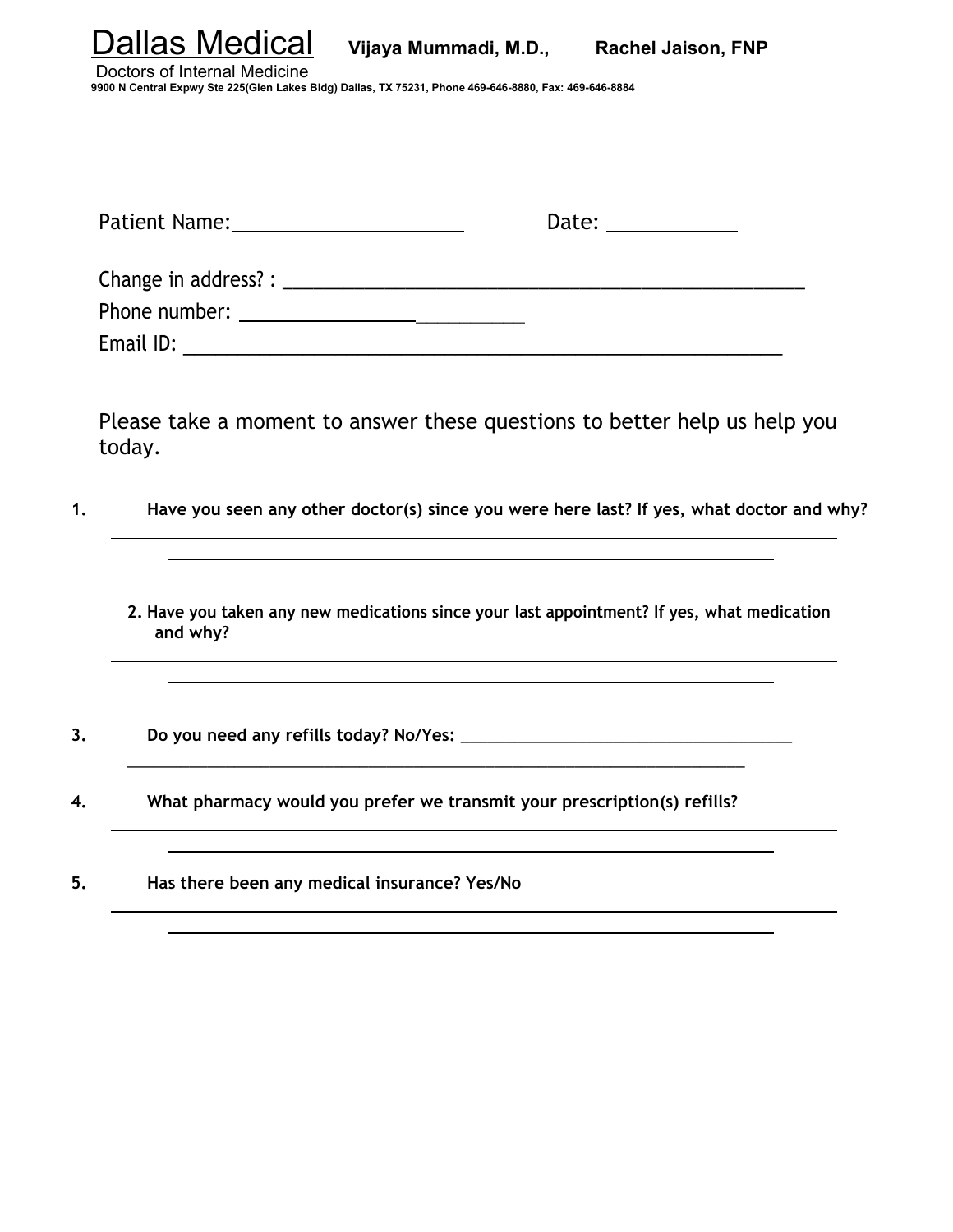

 Doctors of Internal Medicine **9900 N Central Expwy Ste 225(Glen Lakes Bldg) Dallas, TX 75231, Phone 469-646-8880, Fax: 469-646-8884**

Do you see a specialist? If yes, please list below

Patient name: DOB

| Physician name and specialty | Phone number | Fax number |
|------------------------------|--------------|------------|
|                              |              |            |
|                              |              |            |
|                              |              |            |
|                              |              |            |
|                              |              |            |
|                              |              |            |
|                              |              |            |
|                              |              |            |
|                              |              |            |
|                              |              |            |
|                              |              |            |
|                              |              |            |
|                              |              |            |
|                              |              |            |
|                              |              |            |
|                              |              |            |
|                              |              |            |
|                              |              |            |
|                              |              |            |